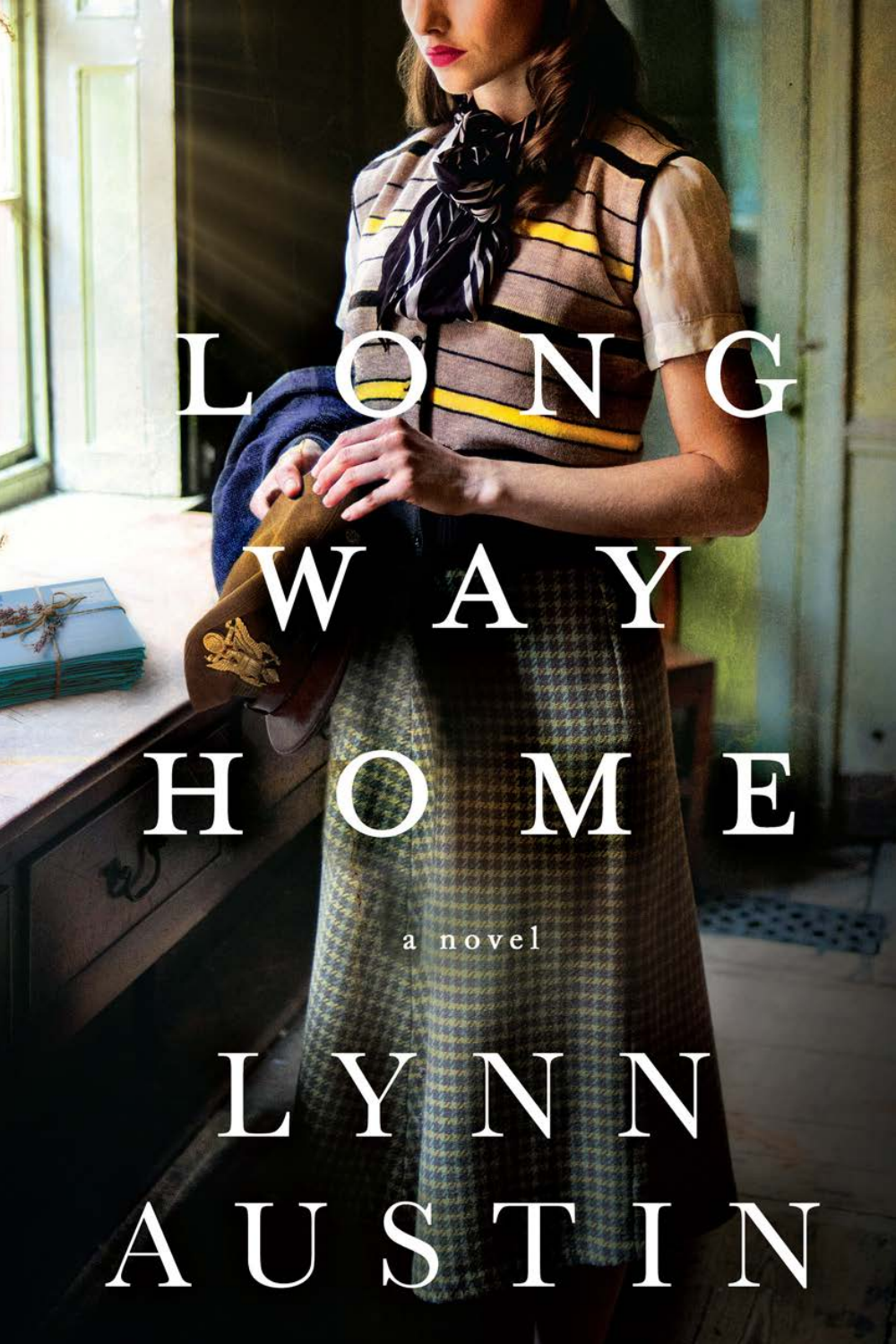### PRAISE FOR LYNN AUSTIN

"[A] lovely stand-alone Christmas tale. . . . While fans of *If I Were You* will be eager to read the next chapter of Audrey's and Eve's lives, this charming book will also be a delight for inspirational readers looking for a feel-good Christmas story."

PUBLISHERS WEEKLY, starred review of *The Wish Book Christmas*

"Austin's latest novel has endearing characters with flaws that allow growth. . . . There's no putting down this nostalgic, appealing read." LIBRARY JOURNAL on *The Wish Book Christmas*

"Austin shines in this excellent tale of three women who struggle to survive WWII in the Netherlands. . . . This is a must-read for fans of WWII inspirationals."

#### PUBLISHERS WEEKLY on *Chasing Shadows*

"Austin has written a powerful tale of domestic heroism and faith, with all three women questioning and then turning to God for strength."

BOOKLIST on *Chasing Shadows*

"As always, Austin has penned a moving, intricate, and lovely work of Christian fiction that is excellently researched with an underlying message of hope. Highly recommended."

HISTORICAL NOVEL SOCIETY on *Chasing Shadows*

"If you enjoy historical novels set during World War II, you will not want to miss the very moving portrayal of this time period, *Chasing Shadows* by Lynn Austin. . . . It shows the importance of faith during difficult times. It also emphasizes the importance of doing the right things, even when those things are not easy to do."

#### FRESH FICTION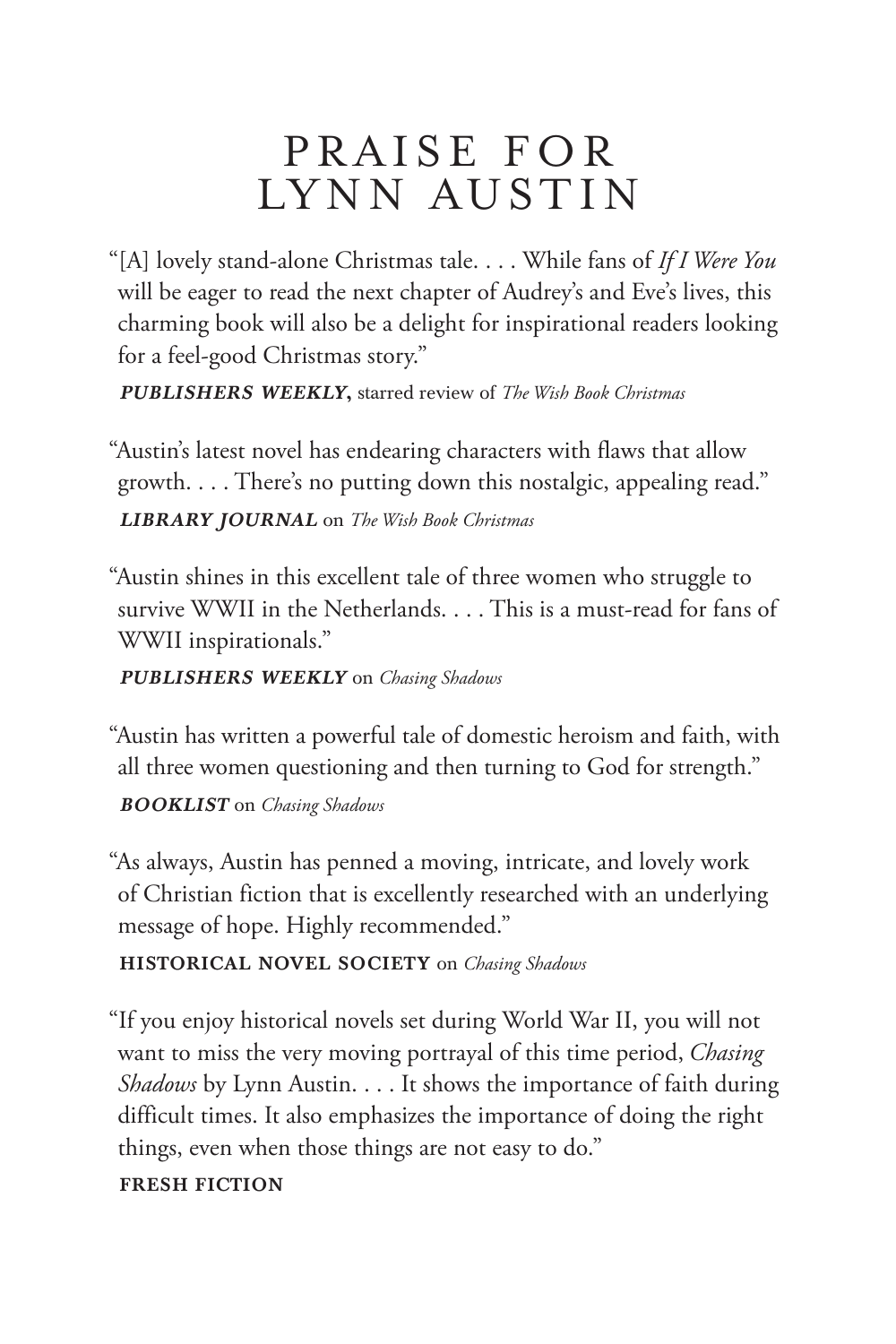"Austin transports readers into the lives of her characters, plunking them in the middle of a brutal war and giving them a unique take on the traditional World War II tale. Readers won't be able to turn the pages fast enough to find out how Eve and Audrey met and what could have gone so terribly wrong."

LIBRARY JOURNAL, starred review of *If I Were You*

"[A] tantalizing domestic drama. . . . Its message familiar and its world nostalgic and fragile, *If I Were You* looks for answers in changing identities and finds that it's priceless to remain true to oneself."

#### FOREWORD REVIEWS

"Lynn is a masterful storyteller. The characters become people you feel like you know and you truly care about. The plot has unexpected turns and keeps you riveted."

ECLA LIBRARIES on *If I Were You*

"Lynn Austin is a master at exploring the depths of human relationships. Set against the backdrop of war and its aftermath, *If I Were You* is a beautifully woven page-turner."

SUSAN MEISSNER, bestselling author of *Secrets of a Charmed Life* and *The Last Year of the War*

"I have long enjoyed Lynn Austin's novels, but *If I Were You* resonates above all others. Austin weaves the plot and characters together with sheer perfection, and the ending—oh, pure delight to a reader's heart!"

TAMERA ALEXANDER, bestselling author of *With This Pledge* and *A Note Yet Unsung*

"*If I Were You* is a page-turning, nail-biting, heart-stopping gem of a story. Once again, Lynn Austin has done her homework. Each detail rings true, pulling us into Audrey's and Eve's differing worlds of privilege and poverty, while we watch their friendship and their faith in God struggle to survive. I loved traveling along on their journey,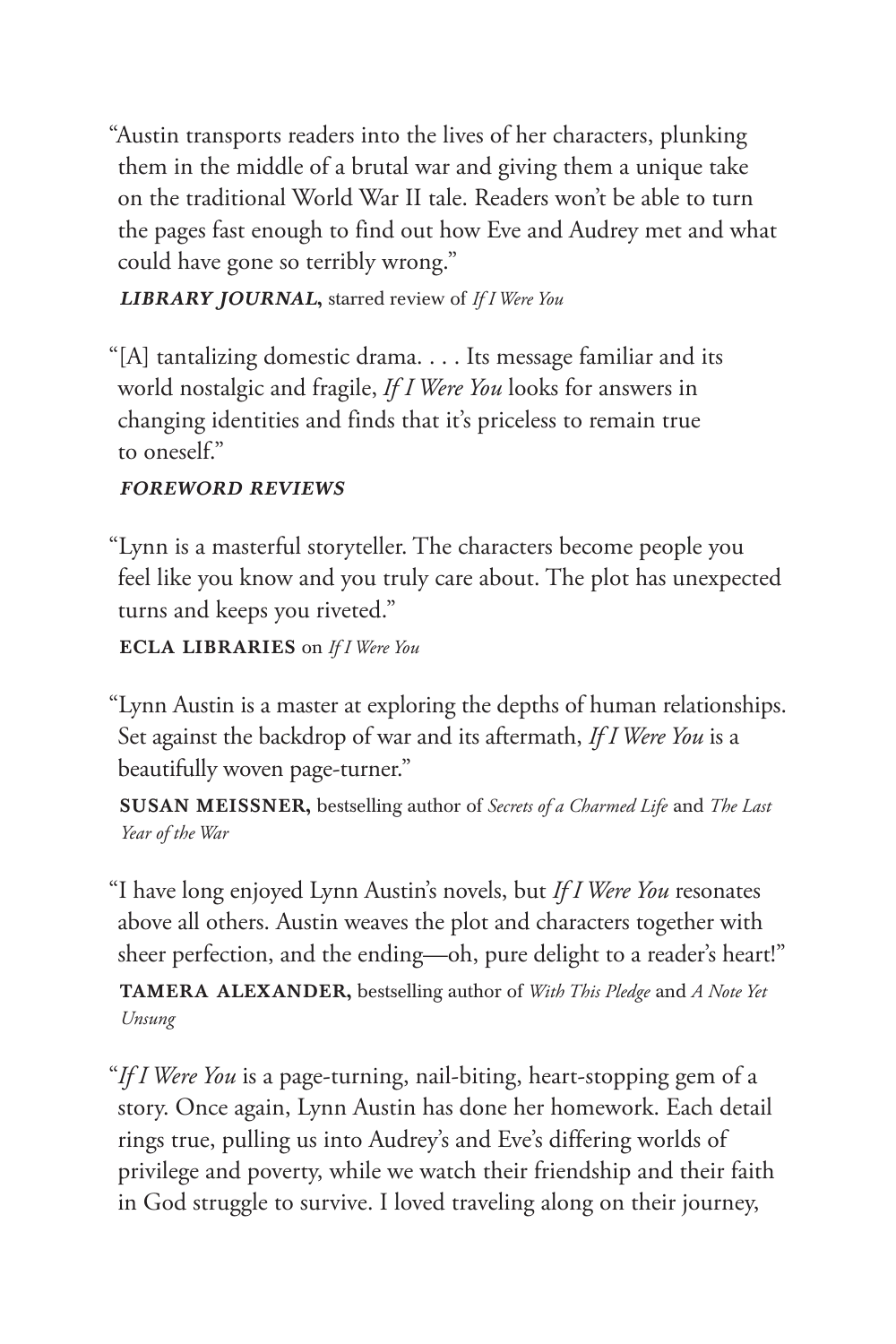with all its unexpected twists and turns, and sighed with satisfaction when I reached the final page. *So* good."

LIZ CURTIS HIGGS, *New York Times* bestselling author of *Mine Is the Night*

"Lynn Austin has long been one of my favorite authors. With an intriguing premise and excellent writing, *If I Were You* is sure to garner accolades and appeal to fans of novels like *The Alice Network* and *The Nightingale*."

JULIE KLASSEN, author of *The Bridge to Belle Island*

"With her signature attention to detail and unvarnished portrayal of the human heart, Lynn Austin weaves a tale of redemption that bears witness to Christ's power to make all things new."

SHARON GARLOUGH BROWN, author of the Sensible Shoes series and *Shades of Light*, on *If I Were You*

"Lynn Austin's tradition of masterful historical fiction continues in *If I Were You*, an impeccably researched look into the lives of two remarkable women. Her unparalleled skill at evoking the past . . . will appeal to fans of Ariel Lawhon and Lisa Wingate. While longtime fans will appreciate this introspective tale from a writer who deeply feels the nuances of human nature, those uninitiated will immediately recognize why her talented pen has led her to near-legendary status in the realm of inspirational fiction. An unforgettable read."

RACHEL MCMILLAN, author of *The London Restoration*

"Lynn Austin knows how to create conflict with her characters. *Par excellence.* Her latest novel is no exception. *If I Were You* tells the story of a *Downton Abbey*–like friendship between Audrey, from the nobility, and Eve, a servant at Audrey's manor house. . . . Bold and brilliant and clever, *If I Were You* will delight Lynn's multitude of fans and garner many new ones."

ELIZABETH MUSSER, author of *When I Close My Eyes*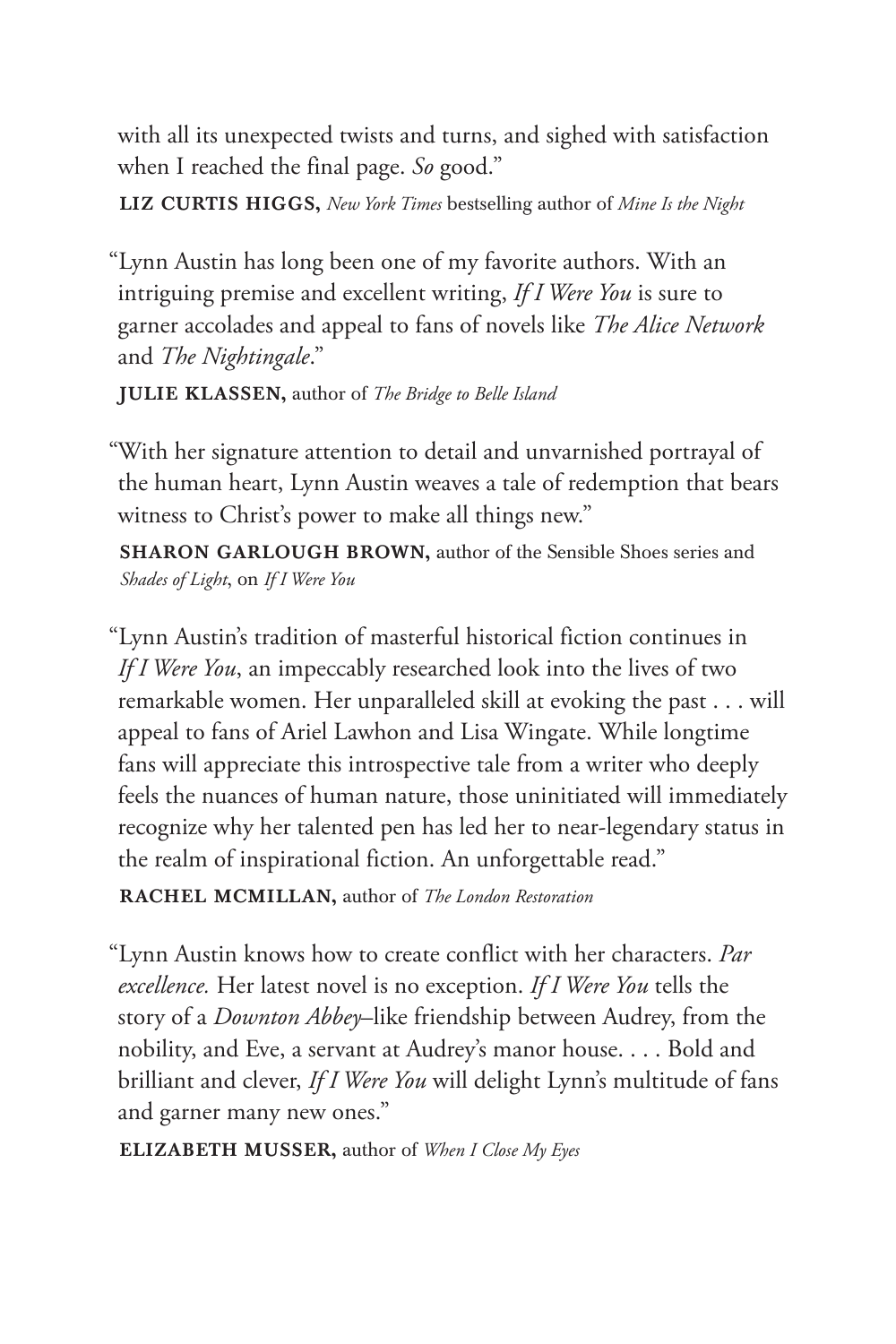### ALSO BY LYNN AUSTIN

*The Wish Book Christmas*

*Chasing Shadows*

*If I Were You*

*Sightings: Discovering God's Presence in Our Everyday Moments*

*Legacy of Mercy*

*Where We Belong*

*Waves of Mercy*

*On This Foundation*

*Keepers of the Covenant*

*Return to Me*

*Pilgrimage: My Journey to a Deeper Faith in the Land Where Jesus Walked*

> *All Things New Wonderland Creek While We're Far Apart Though Waters Roar*

*Until We Reach Home A Proper Pursuit A Woman's Place All She Ever Wanted Among the Gods Faith of My Fathers The Strength of His Hand Song of Redemption Gods and Kings Candle in the Darkness A Light to My Path Fire by Night Hidden Places Wings of Refuge Eve's Daughters Fly Away*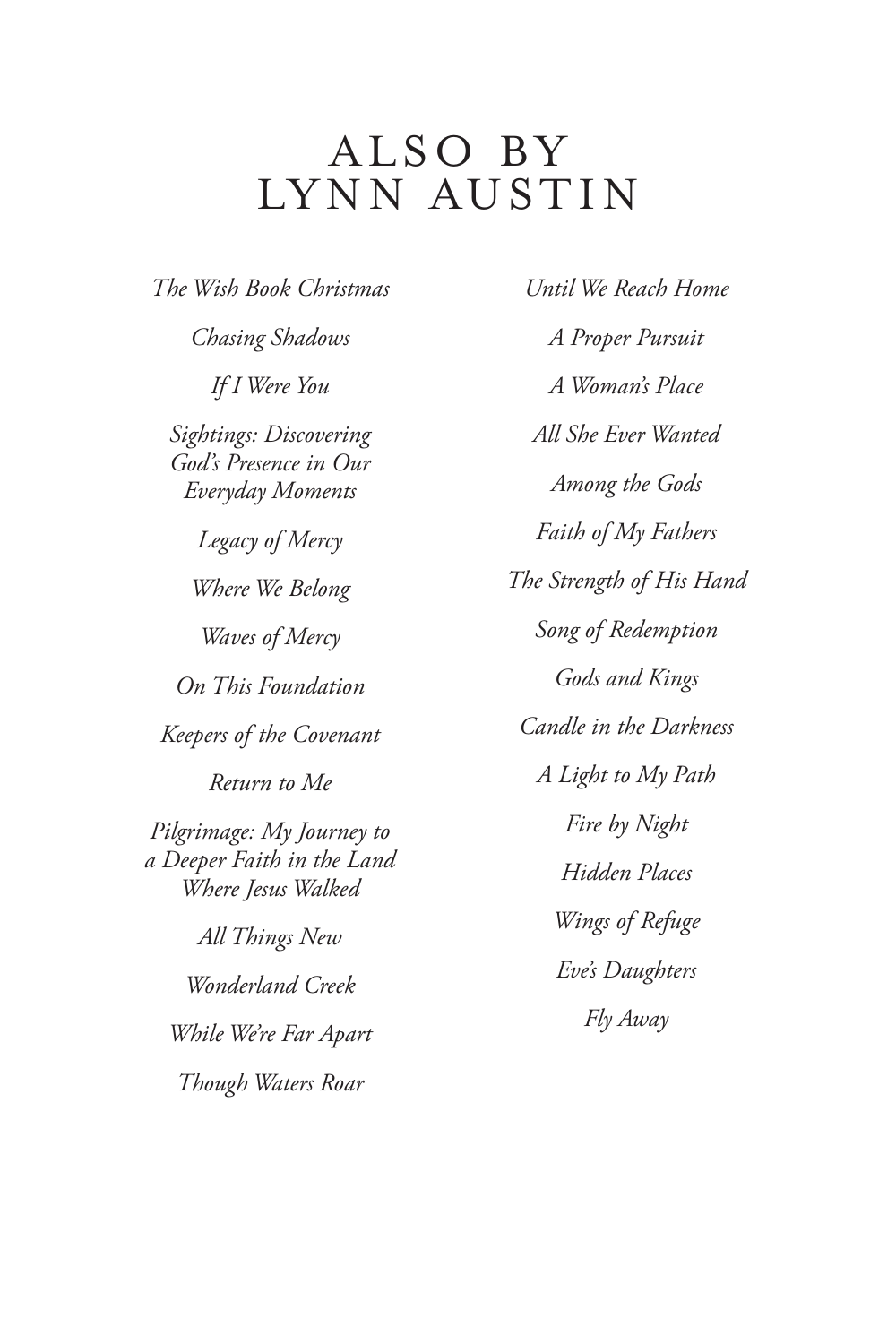

## LONG WAY HOME LYNN AUSTIN



Tyndale House Publishers Carol Stream, Illinois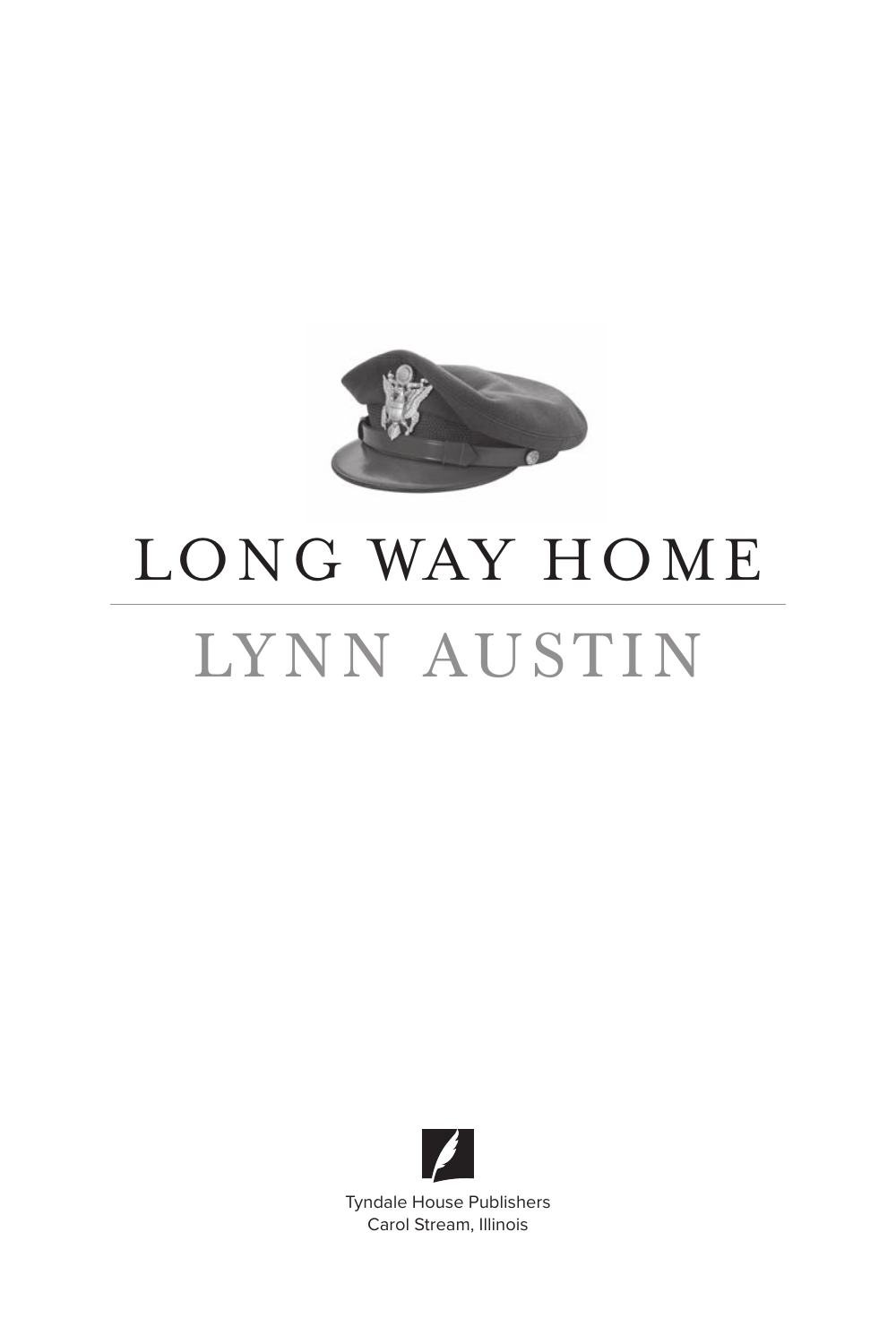Visit Tyndale online at tyndale.com.

Visit Lynn Austin's website at lynnaustin.org.

*Tyndale* and Tyndale's quill logo are registered trademarks of Tyndale House Ministries.

*Long Way Home*

Copyright © 2022 by Lynn Austin. All rights reserved.

Unless otherwise noted, cover images are the property of their respective copyright holders from Shutterstock, and all rights are reserved. Woman © Richard Jenkins Photography; letters © Preto Perola; stained paper © donatas1205; brown paper © Krasovski Dmitri; officer's cap © Danny Smythe.

Author photograph taken by Laura Veldhof, copyright © 2016. All rights reserved.

Cover designed by Faceout Studios, Amanda Hudson

Interior designed by Dean H. Renninger

Edited by Kathryn S. Olson

Published in association with the literary agency of Natasha Kern Literary Agency, Inc., P.O. Box 1069, White Salmon, WA 98672.

Unless otherwise indicated, all Scripture quotations are taken from the *Holy Bible*, New Living Translation, copyright © 1996, 2004, 2015 by Tyndale House Foundation. Used by permission of Tyndale House Publishers, Carol Stream, Illinois 60188. All rights reserved.

Psalm 22:1 in chapter 1 and Matthew 6:9-13 in chapters 14 and 16 are taken from the *Holy Bible*, King James Version.

*Long Way Home* is a work of fiction. Where real people, events, establishments, organizations, or locales appear, they are used fictitiously. All other elements of the novel are drawn from the author's imagination.

For information about special discounts for bulk purchases, please contact Tyndale House Publishers at csresponse@tyndale.com, or call 1-855-277-9400.

#### **Library of Congress Cataloging-in-Publication Data**

A catalog record for this book is available from the Library of Congress.

ISBN 978-1-4964-3739-6 (HC) ISBN 978-1-4964-3740-2 (SC)

Printed in the United States of America

|  |  | 28 27 26 25 24 23 22 |  |
|--|--|----------------------|--|
|  |  | 7 6 5 4 3 2 1        |  |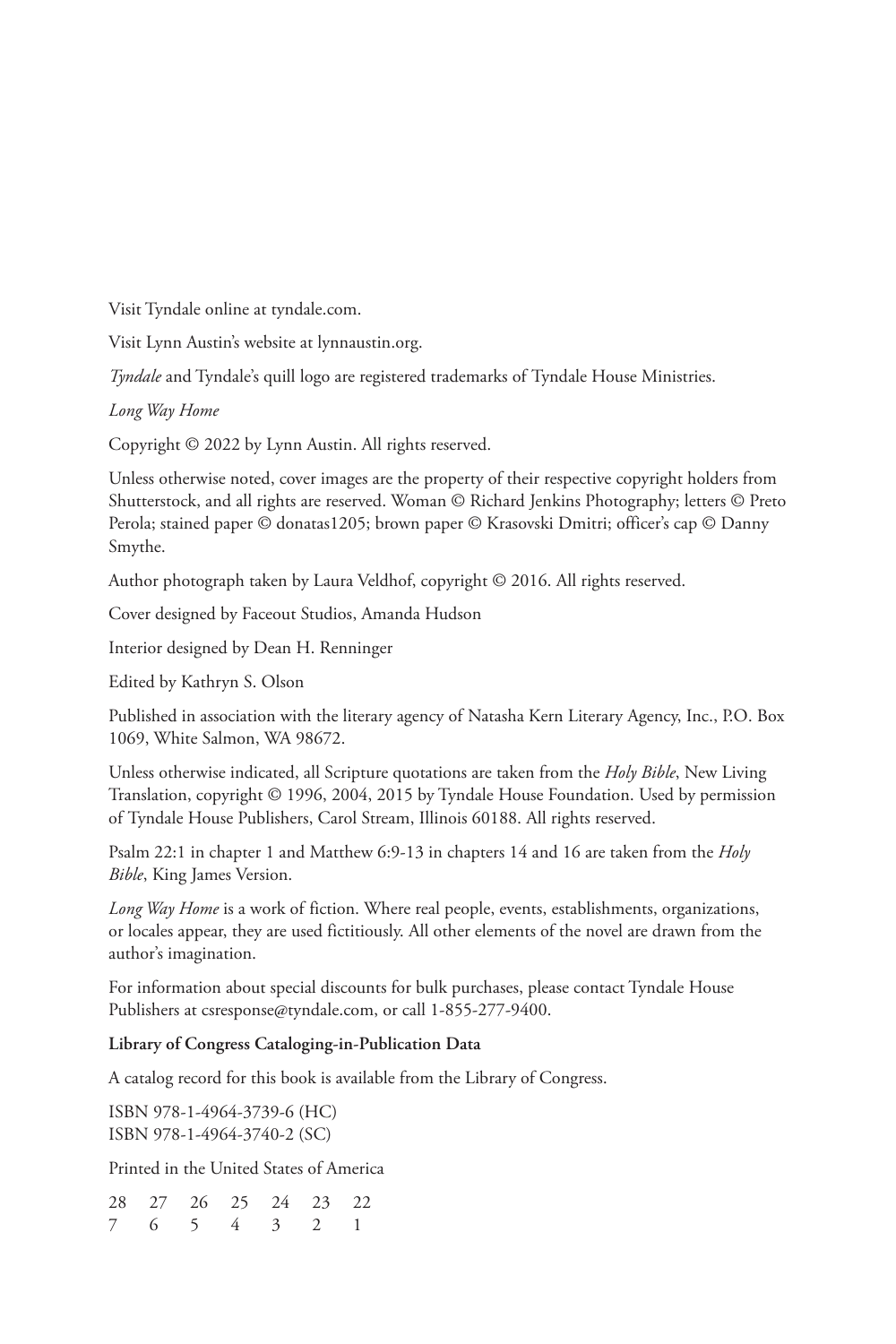## 1 *Peggy*

#### **HUDSON VALLEY, NEW YORK JUNE 1946**

"I know it looks hopeless," I told Jimmy Barnett's father. "But we can't give up until Jimmy is better. Until he's home again." We stood side by side on Blue Fence Farms that summer afternoon, watching one of their brand-new thoroughbred colts get the feel of his legs. Mr. Barnett and I were comfortable with each other and never needed to say much when we were together. He looked at me and nodded, and the sadness I saw in his eyes made me feel like someone had stuck a knife in my chest. Mr. B. took me on his veterinary rounds sometimes, even though I was just the gal who lived across the road from his clinic in the apartment above the auto-repair garage. He said I had a way with animals and they calmed right down when they were around me. But Jimmy was the one who should have been helping his father now that the war was finally over. They should have been driving around the countryside together to all the dairy farms and horse breeders, treating cows with mastitis and horses with colic. Jimmy had been studying to be a veterinarian like his dad before that awful December day when the Japanese bombed Pearl Harbor.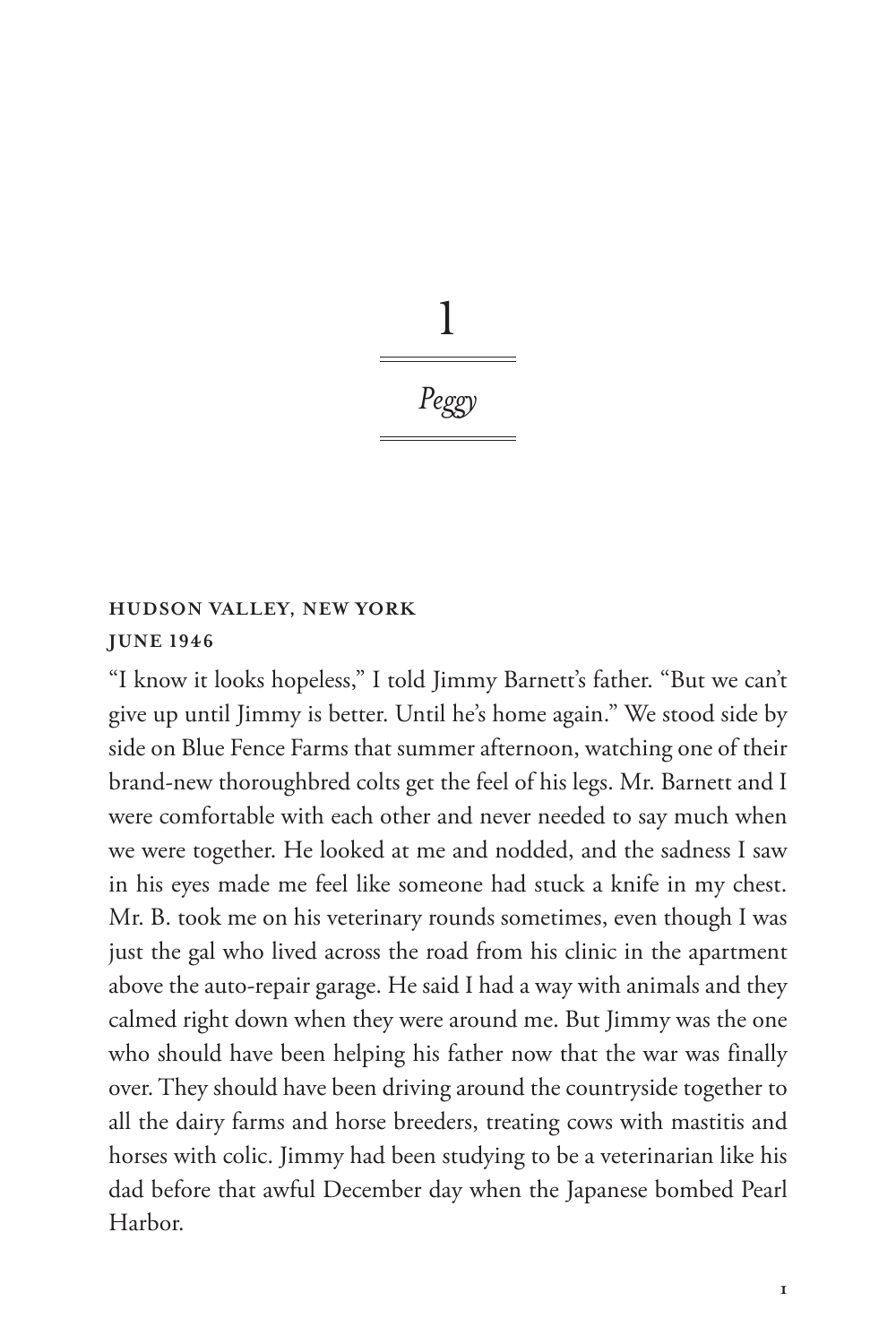"We can't let Jimmy give up on living," I said.

Mr. Barnett didn't reply right away. The new foal pranced around on the other side of the fence, his long, racehorse legs as thin as matchsticks. It made me smile to watch him. But Mr. B. wasn't looking at the colt. He was gazing into the distance, where the sun lit up the mountain's chalky cliffs. I thought of the psalm that says, "I look up to the mountains does my help come from there? My help comes from the Lord, who made heaven and earth!" and I silently begged God to help us.

Mr. B. finally spoke. "Jim has to want our help, Peg. But he doesn't." He squinted his eyes as if the sun was shining in them, then added, "He doesn't even want to live." He turned and started walking back to his truck. His shoulders sagged, and I thought for the first time that he looked like an old man. He had always seemed so sturdy and strong to me, with a broad chest and arms that were brawny enough to wrestle a horse into a stall or hoist a baby calf into its pen. Yet he had a gentle smile and an easy laugh that made all of the lines in his face smile, too. How it must hurt Mr. and Mrs. Barnett to know that their only child tried to kill himself. Jimmy arrived home from the war more than a month ago, and in all that time he barely spoke to them. He wouldn't talk to anyone. He just sat in his room and stared at nothing, like he was sleeping with his eyes open. When I visited him, he looked right through me without seeing me. I ran home in tears because for as long as I had known him, Jimmy was one of the very few people who really saw me.

Mr. B. climbed into his truck, an old 1938 Ford that he'd been driving around on all sorts of back roads and across cow pastures since before the war. Nobody was making new trucks during the war, but he'd planned to go down to the Ford dealership with Jimmy and buy a new one as soon as he arrived home from the Army. Jimmy came home but he wouldn't go with his father. He wouldn't leave his room, not even to buy a brand-new truck.

I yanked open the door on the passenger side and climbed in. It closed with a rusty-sounding creak. We were supposed to head back to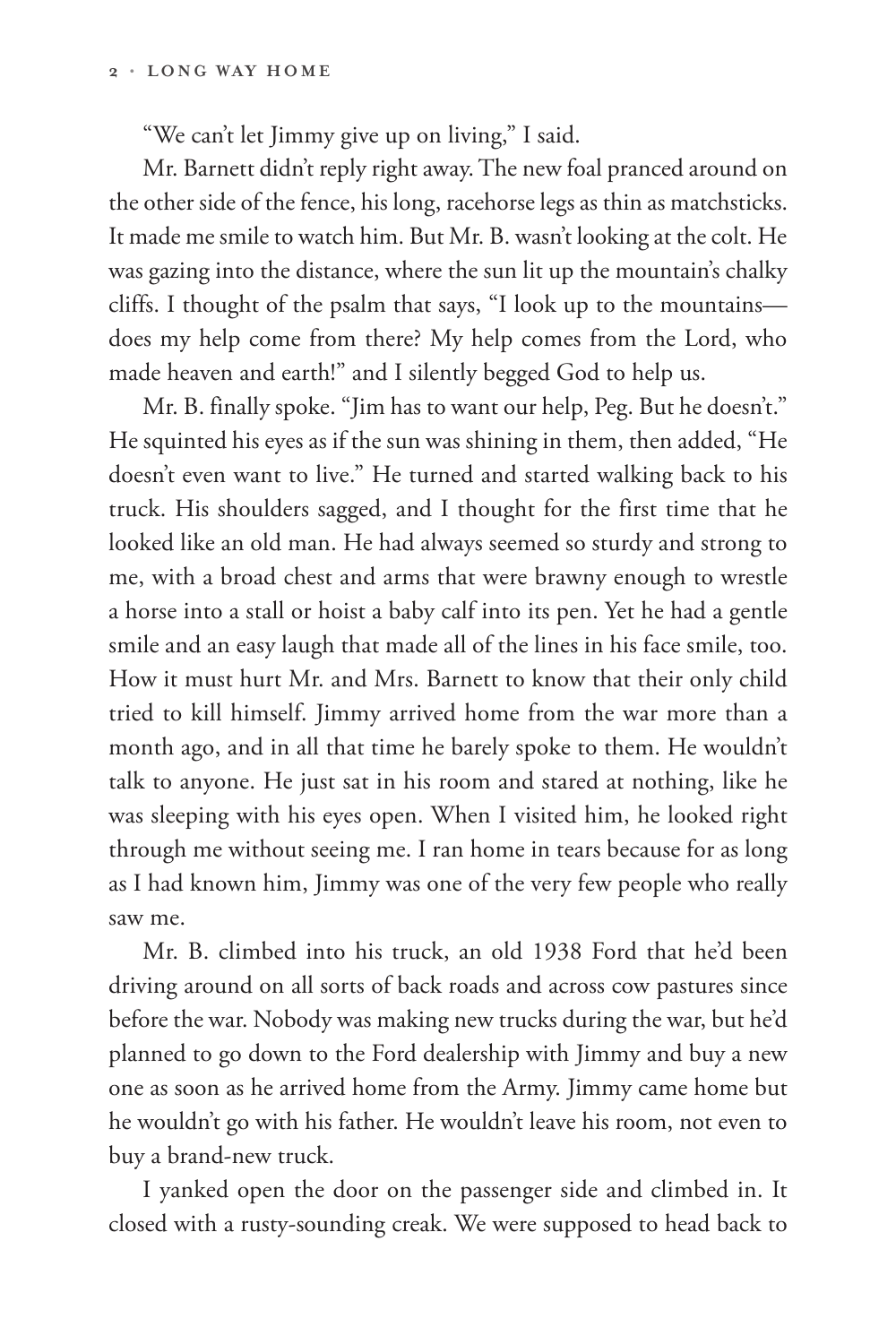the veterinary clinic, but Mr. B. just sat there with his door open and one leg still hanging out. He was gazing at the mountains again, where cloud shadows moved across the slope below the cliffs.

"Mr. B.?" I said. "I'm sure Jimmy will get better again. He just needs more time."

"I hope so," he said with a sigh.

"He must have seen some horrible things during the war, and it will probably take him a while to get over them. But you fought in the first war, right? And you were okay afterwards." There was a picture of a much-younger Mr. Barnett on the mantel in their living room, wearing an Army uniform. They put Jimmy's picture beside it after he enlisted. Mr. Barnett had been a veterinarian in the Great War, back when they still used horses in the cavalry. Jimmy was a medic in this war and took care of soldiers, not horses. But I guessed he and his father witnessed many of the same things.

"Yes, some of the men I knew suffered from shell shock," Mr. B. said. "They call it battle fatigue now. We were all told to go home and put the war behind us."

"And you did that, right?"

"Jimmy and I are very different. He always did have a tender heart. Remember how he was with that dog of yours?"

"Yeah, I remember." The bedraggled stray showed up out of nowhere nine years ago when I was eleven, barely a week after Mama's funeral. It kept hanging around Pop's auto-repair garage, rummaging through our garbage every night. Pop waved a tire iron at him and shouted, "Hey! Get out of there, buster!" So I started calling him Buster. If you could have seen that dog back then, you wouldn't wonder why everyone in town chased away his mangy hide. But I cleaned him up, took care of him, and fed him, and he turned out to be a real nice dog, with short beige fur, oversize pointy ears that stick up, and a long tail that wagged with happiness whenever he saw me. Buster and I became best friends. He was all I had, really, in the way of friends. I liked to think Mama was looking down at me from heaven and that she sent Buster to me.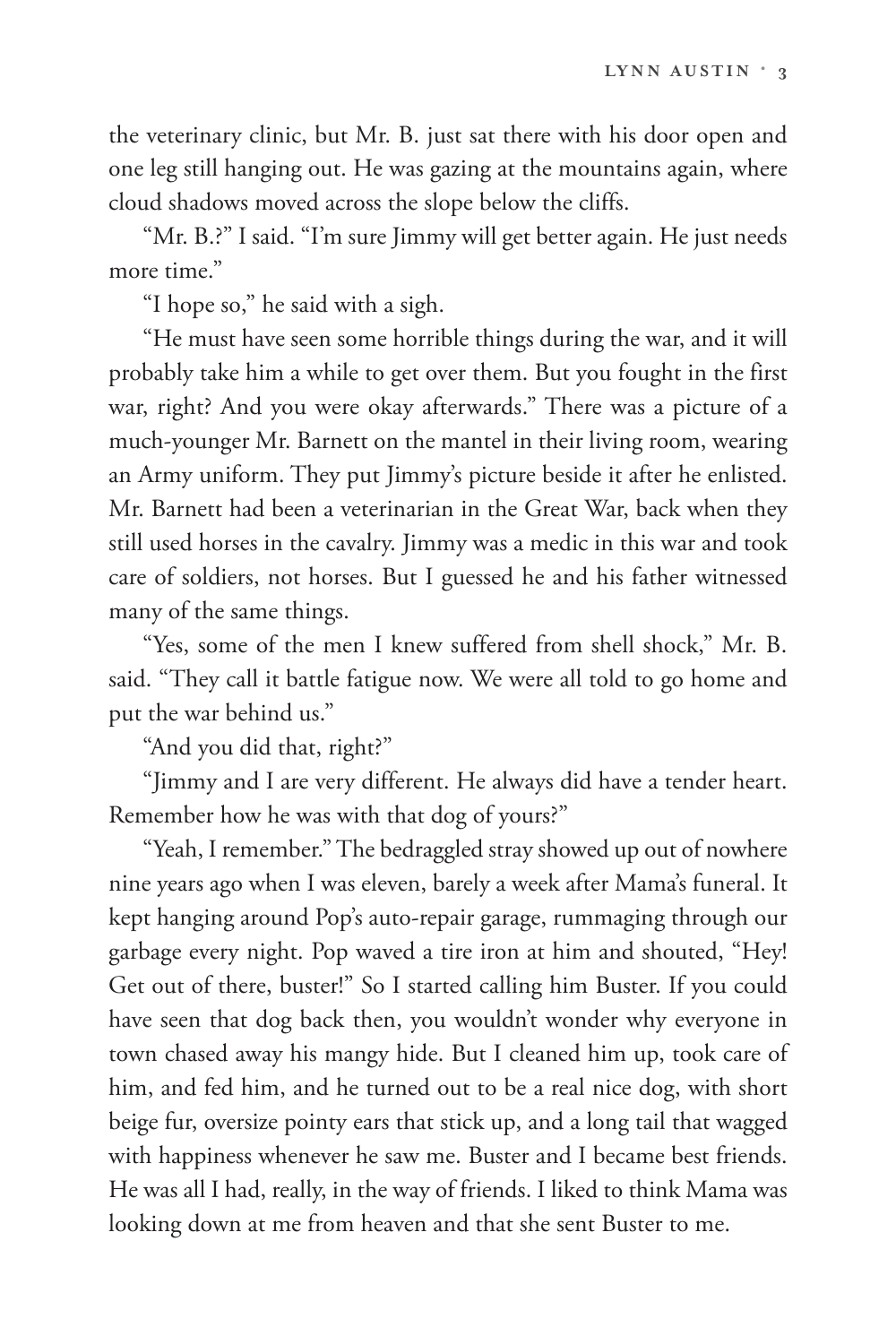One terrible day, Buster chased after a rabbit and ran right out into the middle of the road. Mrs. Franklin couldn't stop her car in time and hit him. I saw it all happen, and I raced into the road where Buster was yelping and whining and trying to drag himself out of the way. I scooped him up, blood and crushed bones and all, and just kept running with him, straight across the street to the veterinary clinic. There were people in the waiting room with their pedigreed dogs and fancy cats, but I ran in, covered with Buster's blood, crying and hollering, "Help! Help! Somebody help my dog! Please!"

It was summertime, and Jimmy was working at the clinic, and it's a good thing he was, too, because Mr. B. took one look at Buster and said, "He'll need to be put down." At first I thought he meant I should put him down on the floor, but Mr. B. shook his head and said, "The dog won't live. He's suffering."

"No, no, please! Can't you do something? Can't you operate on him?"

"I don't think there's much I can do. I'm sorry."

"You have to try! Buster is my best friend!"

"Even if I did work on him, there's not much chance your dog will survive the surgery. He may have internal injuries."

I heard what he said but I couldn't stop crying and begging. Then Jimmy spoke up. "Can't we give it a try, Dad? I've seen how that dog follows her everywhere."

"The leg can't be saved. It's too badly mangled."

"Then he'll hobble around on three legs," Jimmy said. "It'll be good experience for me to see you do surgery like that." I saw Mr. B. shake his head as if he didn't want to do it, and I started losing hope. But Jimmy leaned close to him and said, "The girl just lost her mother, remember?" I held my breath, waiting to see what would happen. Jimmy took Buster from my arms. "What's his name?"

"Buster"

"And what's your name?"

"Peggy. Peggy Ann Serrano. Please try to save him! Please!"

"Okay, Peggety. Now I can't promise you that Buster will live through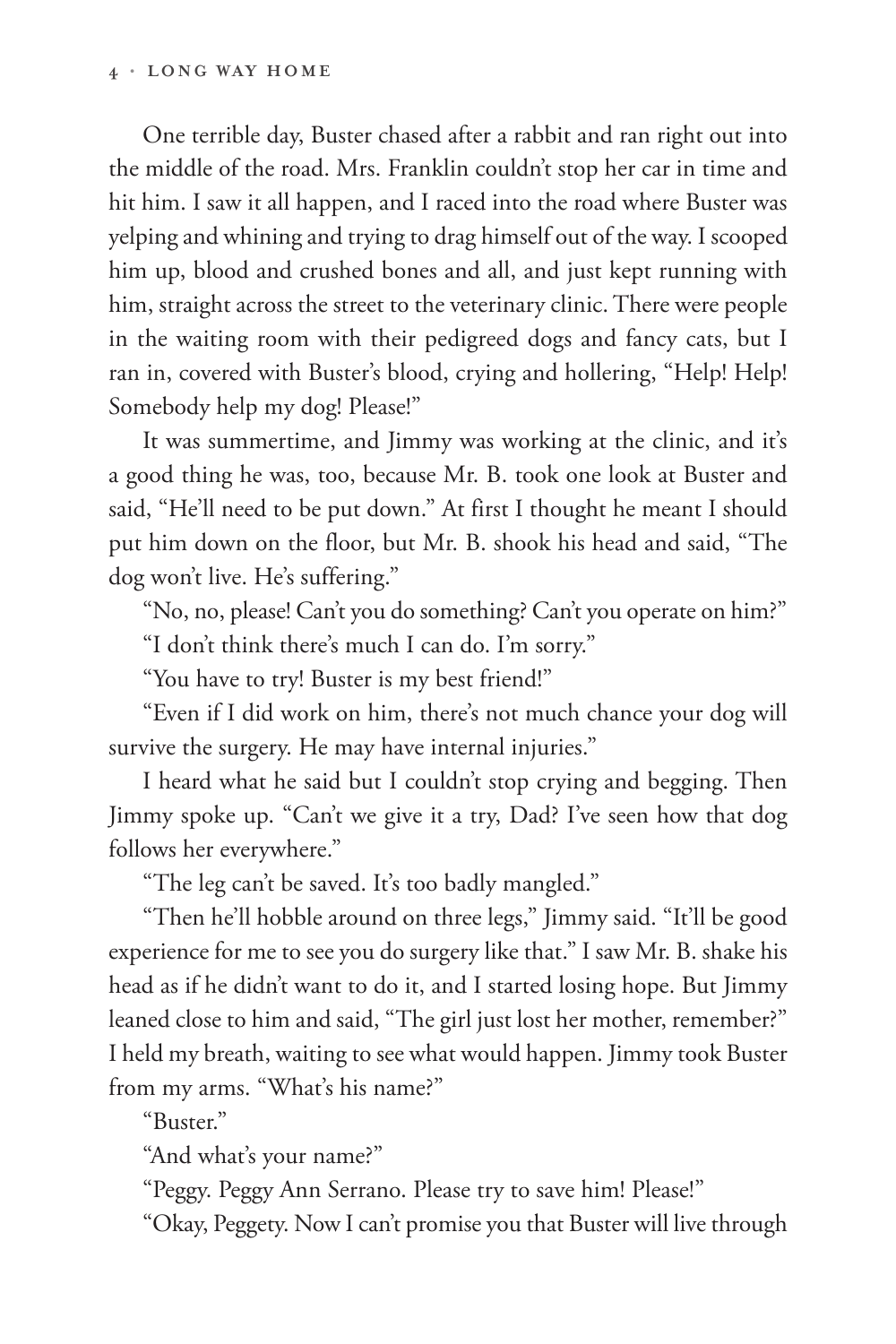the operation, but I can promise that we'll try to save him. I won't give up on Buster until we've done everything we can possibly do." I still remembered Jimmy's words and how he said he wasn't going to give up. He always saw hope in places where there wasn't any.

I was over at the clinic every spare minute, taking care of Buster until we knew that he was going to live. Of course, I couldn't pay for an operation like that, so I told Mr. B. that I would clean the dog pens and the horse stalls for him—whatever he needed me to do. Jimmy became my hero for saving my dog. He nicknamed me Peggety that day and has called me that ever since.

"You operated on Buster nine years ago," I told Mr. B. now, "and he's running around on three legs just as good as you please."

"So he is." He gave me a small, sad smile and swung his leg inside the cab and slammed the door. A deep, wearying grief had settled over him ever since Decoration Day—the day that Jimmy tried to kill himself. I remembered the day because the village officials held a memorial service in the cemetery behind the church for all the fallen soldiers. I looked at Mr. Barnett's ashen face now and it seemed as if all hope had bled right out of him. I feared the sadness would be the death of him if Jimmy didn't get better. That was another reason why I couldn't give up—for Mr. Barnett's sake as much as for Jimmy's.

"Maybe the doctors will be able to figure out why he's so depressed," I said, "and they'll coax him into talking again. Maybe his battle fatigue will be better after he rests in the hospital for a while."

"Let's hope so." Mr. Barnett turned the key in the ignition and the truck growled to life.

The Barnetts lived beside the veterinary clinic in a comforting white farmhouse with bay windows in front and a frilly porch that wrapped around the front and sides. Before Jimmy went to war, that porch used to overflow with his friends on warm summer evenings. The music of the Andrews Sisters and Jimmy Dorsey's band would spill into the night from Jimmy's radio. I would gaze at the house from my bedroom window across the road and hum along to the music.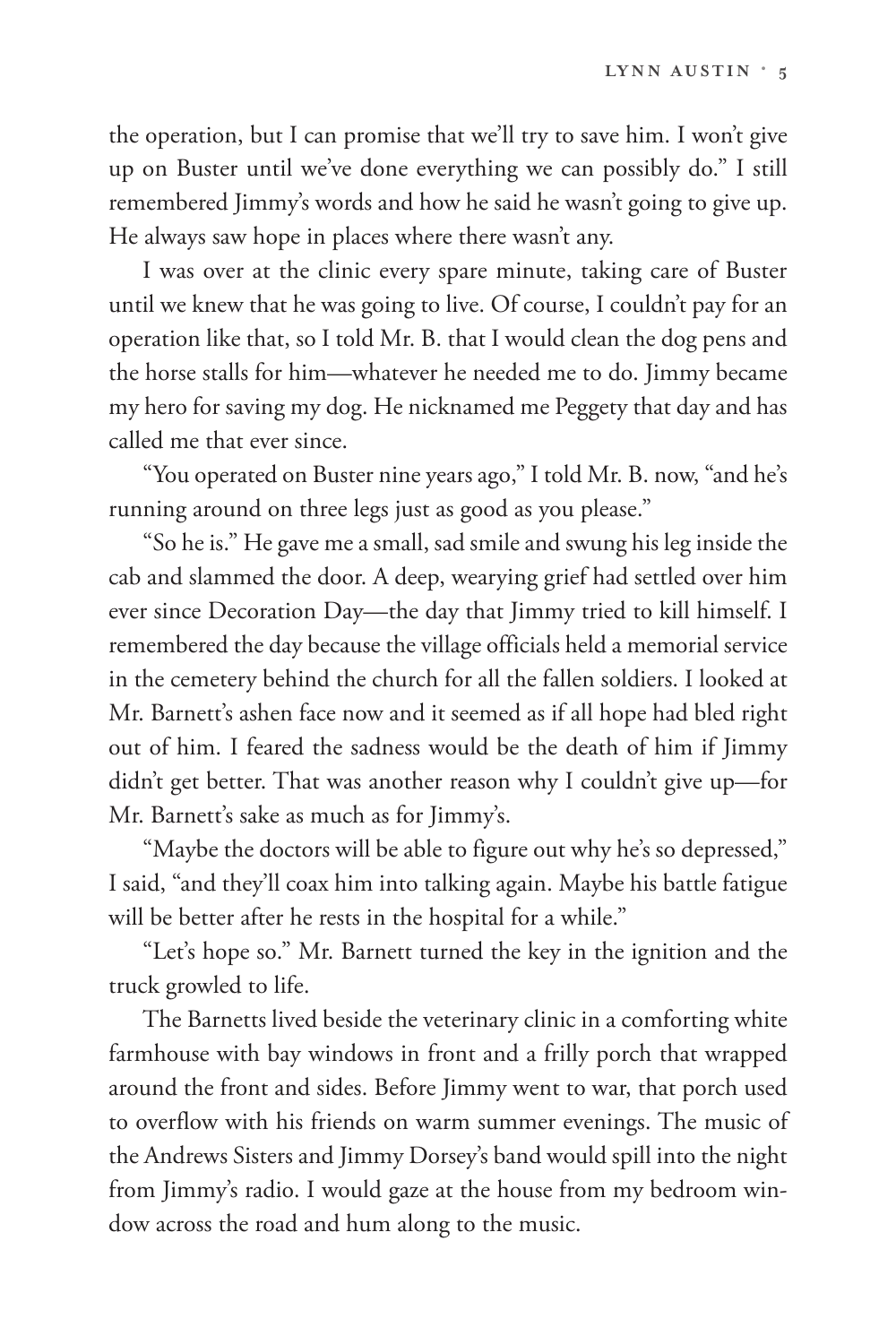I went into the farmhouse when Mr. Barnett and I got back, calling to Mrs. Barnett from the kitchen door to tell her we were home. "I'm upstairs, Peggy," she called back. "Come on up." I found her in Jimmy's room. It needed cleaning after all the weeks he'd stayed in there with the window shades pulled down to block the sunlight as if he didn't want to see the view of the distant mountain ridge or the new yellow-green buds that were bursting from the trees. But I didn't think Mrs. Barnett was in there just to clean. She had been so excited when Jimmy wrote that he was coming home, and she'd made plans to cook all of his favorite meals, including the red velvet cake he always asked for on his birthday. Mrs. Barnett was my friend, too, and more of a mother to me than Pop's girlfriend, Donna, had ever been.

After we knew that Buster would live, years ago, and I'd been cleaning dog pens and sweeping up for a while, Mrs. Barnett came to me one day and said, "I have a little present for you, Peggy, for working so hard." It was a boxed set of bubble bath and talcum powder that smelled like roses. Then she filled up the tub for me in her own bathroom. She gave me a bottle of Halo shampoo that made my hair all shiny and nice and said I could keep that, too. When I turned thirteen, it was Mrs. Barnett who took me to buy my first bra and coached me through all the changes of womanhood. I made a regular pest of myself after Jimmy enlisted, running over to his house all the time, asking his mother if she'd heard from him. I knew how much she loved him and how she would suffer if the doctors couldn't figure out a way to save him. I wanted to help Jimmy for her sake, too.

"Can I give you a hand with his room, Mrs. B.?" I asked her now. She turned to look at me and I saw tears in her eyes. Jimmy's eyes were the same greenish-gray color as hers, like rainwater. They were kind eyes, filled with love and compassion the way I always imagined Jesus' eyes must have looked. But Mrs. Barnett seemed older than ever before, too, her curly brown hair fading to gray like an old photograph, her sweet, wrinkled face lined with worry.

"Imagine . . . our Jimmy lived all through that war, went through all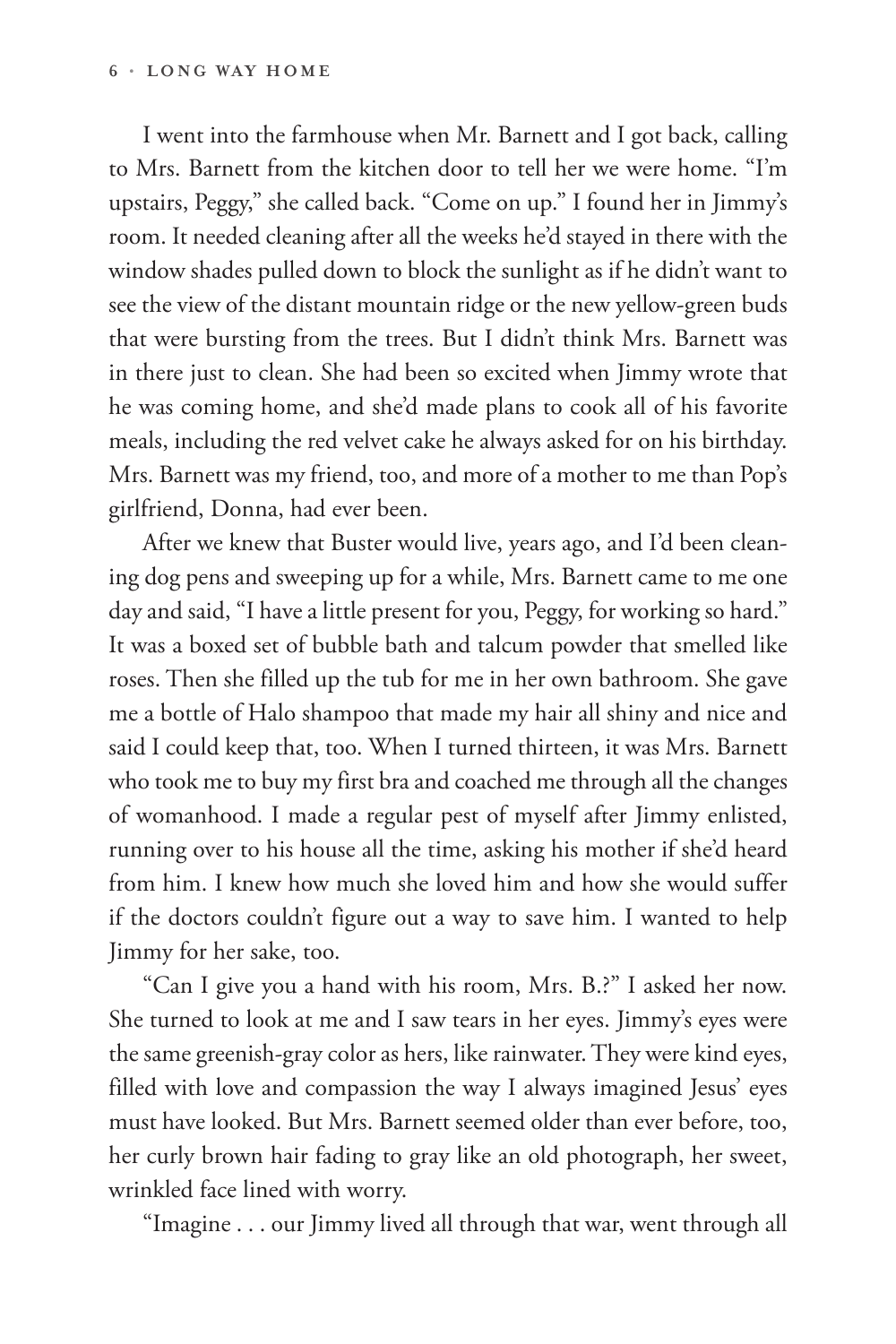those terrible battles in dangerous places with barely a scratch. And now this. I guess there are some wounds you just can't see."

"I'm going to find a way to help him." I carried the vacuum cleaner out of Jimmy's room and put it in the hall closet for her. "I'm not going to give up until he's better."

"Oh, Peggy—"

"I mean it. I know Mr. B. has work to do, but I can drive you over to the veterans' hospital once they let us visit him again. We'll talk to him and remind him of all the good reasons he has to live."

She sank down on his bed and ran her hand over the bedspread. "We waited so long for him to come home from the war and now . . . Well, we have to trust the doctors. They're the experts. But I can't bear to think of Jimmy all alone in that place."

"I'll go with you." She reached for my hands as I sat down beside her, and squeezed them. Tears slipped down her cheeks. I saw her throat working as if she was trying to talk but nothing would come out. She was the one who found Jimmy, barely alive, and I knew the memory still haunted her. She pulled me into her arms. "We won't give up, Mrs. B.," I said through my own tears. "We won't!"

She hugged me long and hard, then backed away to wipe her eyes on her apron. "Gordon and I tried so hard to get Jimmy to tell us what was wrong," she said. "We thought something terrible must have happened to make him so depressed. Something he just couldn't forget."

"Or maybe it was a lot of things all adding up."

"Yes . . . maybe."

"If we can figure out what made him so sad, we can all help carry part of that load for him. Maybe the answer is in there somewhere," I said, pointing to the duffel bag and rucksack Jimmy had dumped in the corner of his room. "Maybe we can piece the story together and figure out what went wrong."

"Do you really think so?" I saw hope in her eyes and the deep love she had for her son, and I wanted it to be true.

"Yes, I do believe it. Let's look through his things together." I lifted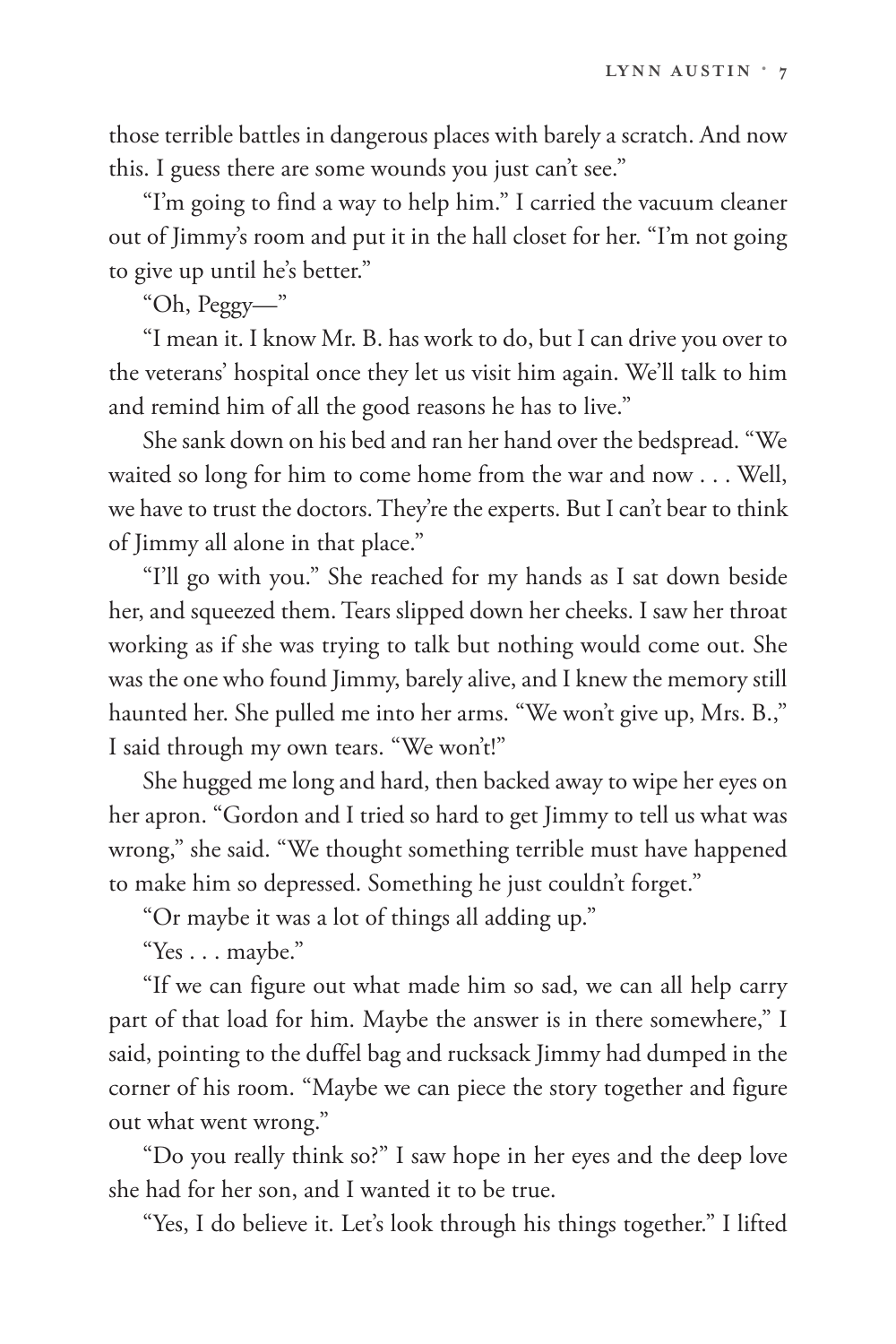his rucksack from the floor and set it on the bed, watching as Mrs. Barnett reached inside and pulled out each item—a mess kit, a shaving set, his discharge papers. She found a pocket-size copy of the New Testament and Psalms, and I leafed through it, noticing that several verses had been underlined. On the back flyleaf, Jimmy had printed an address without any name: 573 S. Second Street, Brooklyn, NY.

"I wonder who this girl is," Mrs. B. said. She had taken out a photograph in a simple metal frame of a pretty, young woman wearing a nurse's cap. I turned it over and saw writing on the cardboard backing: *All my love, Gisela.* My pulse started doing the foxtrot. Maybe Gisela held the key that would unlock Jimmy's depression.

"Is she a girlfriend from college?" I asked.

"I don't think so. He didn't have a steady girlfriend before he enlisted."

"Gisela is an unusual name. Did Jimmy ever mention her in his letters?"

She got a faraway look on her face as if she were trying to peer back through time and across the vast Atlantic Ocean. "Not that I recall. But he wrote less frequently after the Nazis surrendered. He was working in a hospital . . ."

"Might she be one of the nurses he worked with? It looks like she's wearing a nurse's cap. Maybe that's where he met her."

"Maybe. But he didn't mention a woman in his letters. Or after he got home. But then he barely spoke two words to us." Mrs. Barnett and I searched all the way to the bottom of Jimmy's rucksack, but we didn't find anything else that told us who Gisela was. "I saved all the letters he sent home," she said when we finished. "You can read through them if you'd like."

"That's a great idea. Maybe we'll find another clue."

She went into her bedroom to fetch them for me but was interrupted by the telephone. I heard her hurrying downstairs to the front hallway to answer it and then her voice in the distance. "Yes . . . Yes, I see . . . Ten o'clock, then . . . Thank you."

She was out of breath after climbing the stairs again. "That was the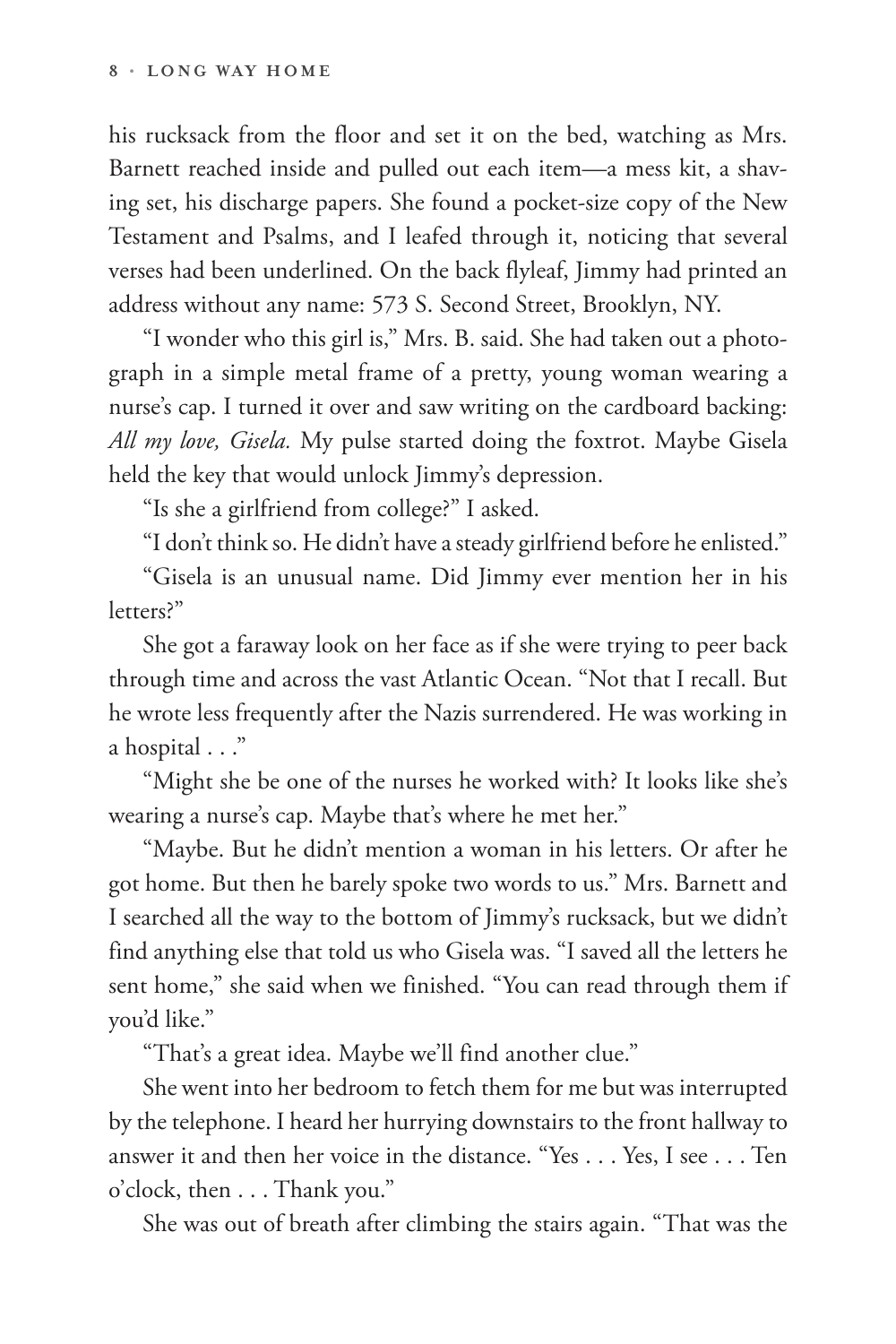veterans' hospital. They want us to go there tomorrow morning to talk about a treatment for Jimmy."

"Is he getting better? Can he come home soon?"

"They didn't say. But we'll be allowed to visit with him briefly after our appointment with the doctor." I didn't ask Mrs. Barnett if I could go with her, but I must have had a pleading look on my face because she asked, "Do you want to come with us, Peggy?"

"Oh yes, if you'll let me. If the hospital will let me."

"They said family only, but you're part of our family after all these years, aren't you?"

I wondered if Mrs. Barnett had any idea how happy her words made me. I loved Jimmy Barnett and I loved his parents, too. Their home once held so much life and joy, and I wanted it to be that way again, for my own sake as well as for theirs. During the war, I worked at the IBM plant across the river, building aircraft cannons. I believed that if I did my part, the Allies would win, and Jimmy and his family would be safe, and life would go on. The war was over, and my prayers were answered when Jimmy came home. But nothing was the same as it used to be.

Mrs. Barnett handed me the box of letters she had fetched and we sat down on Jimmy's bed again. He had enlisted in 1942, and his letters filled a shoebox that once held a pair of Mr. Barnett's work boots. We only had time to skim the most recent letters, sent from Germany in flimsy airmail envelopes. We didn't find Gisela's name in any of them. "You can take the letters home to read, if you'd like," Mrs. B. said, but I shook my head. Jimmy's letters belonged here, with his parents. His words were precious to them, especially since he no longer spoke to anyone.

"But may I take this?" I held up the small New Testament and Psalms we'd found in his pack. I wanted to read the verses Jimmy had underlined, thinking they might have been important to him.

"Yes, of course," Mrs. Barnett replied. She drew me into her soft arms for a hug before I left, something we probably both needed.

I hurried across the road and ducked into Pop's garage before going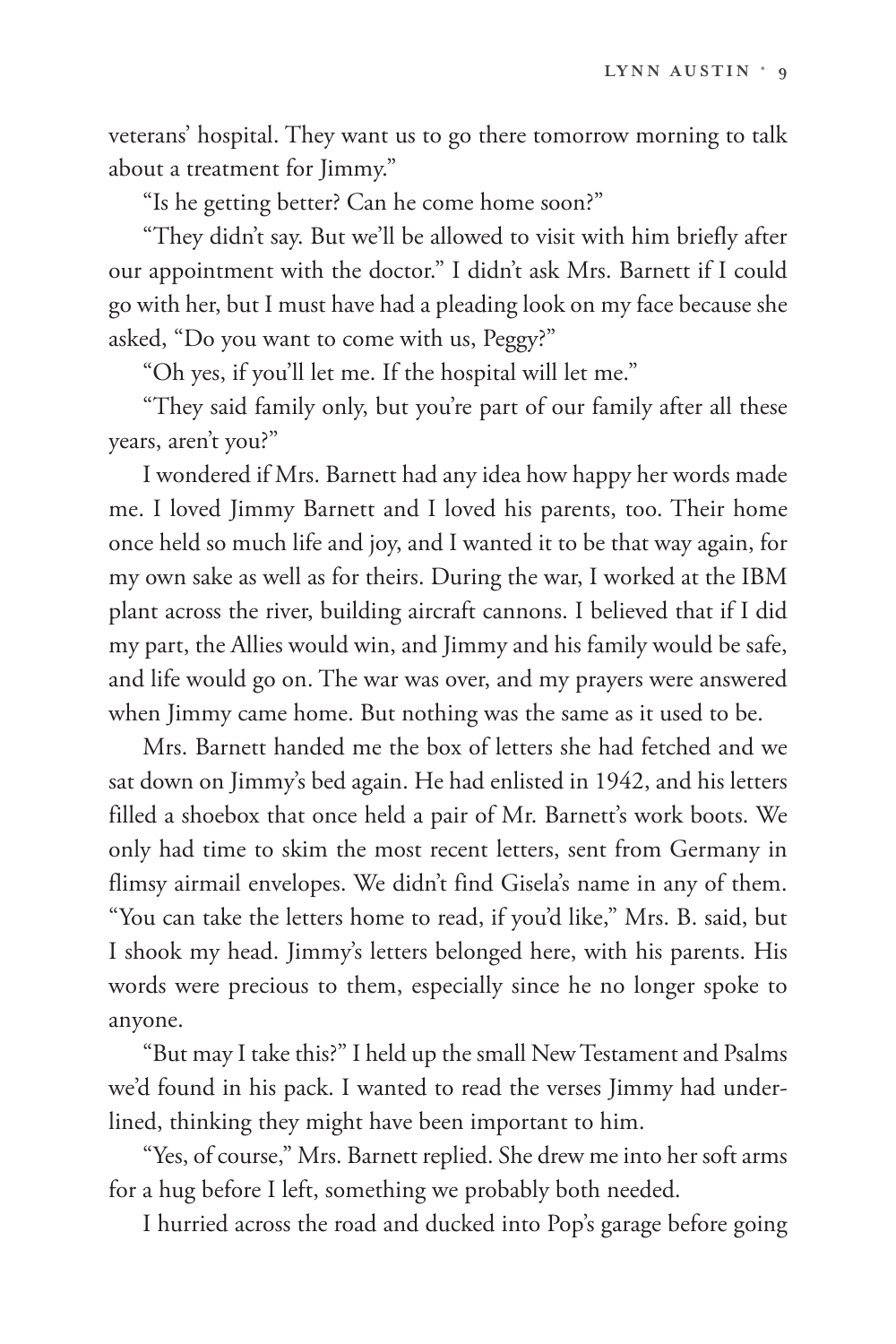upstairs to change out of my work clothes. "You need me for anything, Pop? Before I get changed?"

He was bent over a car engine and didn't even look up. "It's not like you're around if I did need you," he muttered. I handled all of Pop's paperwork and wrote up invoices for him. He was busy with a lot of car and tractor repairs these days and could have used more help, but I had returned to work at the veterinary clinic after my wartime job at the factory ended. I knew how to replace spark plugs and do oil changes, things I'd helped Pop do since I was a kid. He could have taught me more, but I enjoyed working with dogs and horses and even cows and pigs more than cars and trucks. There was nothing more amazing than watching a baby calf or a foal being born—that miracle of new life emerging into the world after a painful struggle. I never grew tired of it.

Over the years that I'd been working at Mr. Barnett's clinic, I not only cleaned the dog kennels and horse stalls, but Mr. Barnett showed me how to feed the animals and keep watch over the sick ones until they'd recovered enough to go home. The clinic also boarded animals for their owners, so there was always a dog or two to walk or a horse to groom. A month after Buster's surgery, I was feeding a newly spayed dog when Mr. Barnett asked, "How old are you, Peggy?"

"Eleven."

"So tell me. Do you like working here?"

"Oh yes, sir! It's the best part of my whole day."

"Well, then. I think it's time I started paying you for all the work you do around here." My heart did a little dance. I loved working in the clinic. I hoped he really meant it.

"But . . . aren't I still paying you for Buster's operation?"

"You've already paid that debt," he said with a wave of his hand. "If it's okay with your father, I'd like to pay you to continue helping me after school. You have a nice way with the animals. They like you."

I had nearly burst out bawling from his kind words. I had to swallow my tears and blink my eyes real fast. "I-I'll ask Pop when I go home. But I'm sure he won't mind." And he hadn't minded. The Great Depression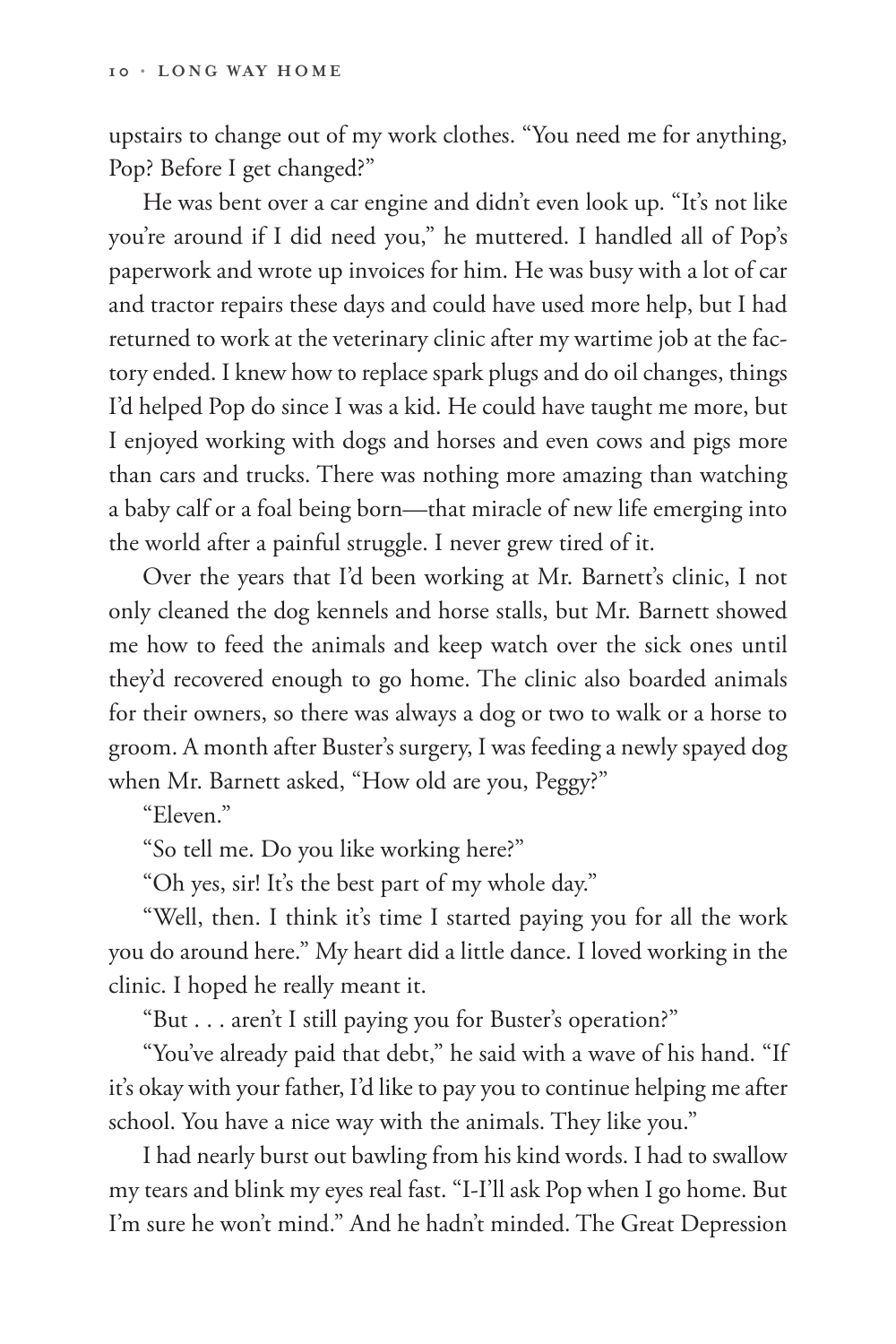still cast a shadow over the country, and many people were desperate to earn a little extra money. But I could tell that Pop was disappointed in me for not taking more interest in the garage that was his livelihood.

"I'll get to work and write up that invoice for you after I get changed," I told Pop now. "And let me know what parts you want me to order." Buster was waiting for me outside at the bottom of the steps to our apartment, his tail wagging in greeting. Pop's girlfriend, Donna, wouldn't let him come inside unless I was home, complaining that he stank up the place. I took a minute to greet him and let him know I was happy to see him, too, then told him to wait outside while I flew up the stairs to our apartment to change out of my barn clothes.

"You sound like a herd of elephants coming up those stairs!" Donna griped from her usual place on our sagging sofa. She was still in her housecoat and a haze of cigarette smoke hovered around her.

"Sorry. I'm wearing my work boots." I kicked them off near the door and opened one of the living room windows. It was nearly suppertime, but a quick peek into the kitchen told me she hadn't started anything for our dinner. My pop loved Donna, so I tried very hard to love her, too. But I suspected that Donna would be happier if I moved out and she could have Pop all to herself. He'd been lonely after Mama died and had started drinking every night at the Crow Bar, where Donna worked as a barmaid. By the time I was in high school, she had moved in with us. The whole town knew that she lived here and that they weren't married. And I'd been old enough to be embarrassed and ashamed about it.

Yet I understood Pop's loneliness and how he'd needed someone to talk to. Mama had been the one who would rub his shoulders after a long day of work and make sure there was a hot meal on our table, even when money was tight after paying the mortgage on his garage. Mama was the one who sewed clothes for me out of hand-me-downs and sent me off to school with my hair brushed and braided. But she had felt very tired on the last morning I saw her, too tired to fix my hair or my lunch. She sat in an armchair in our living room, her swollen ankles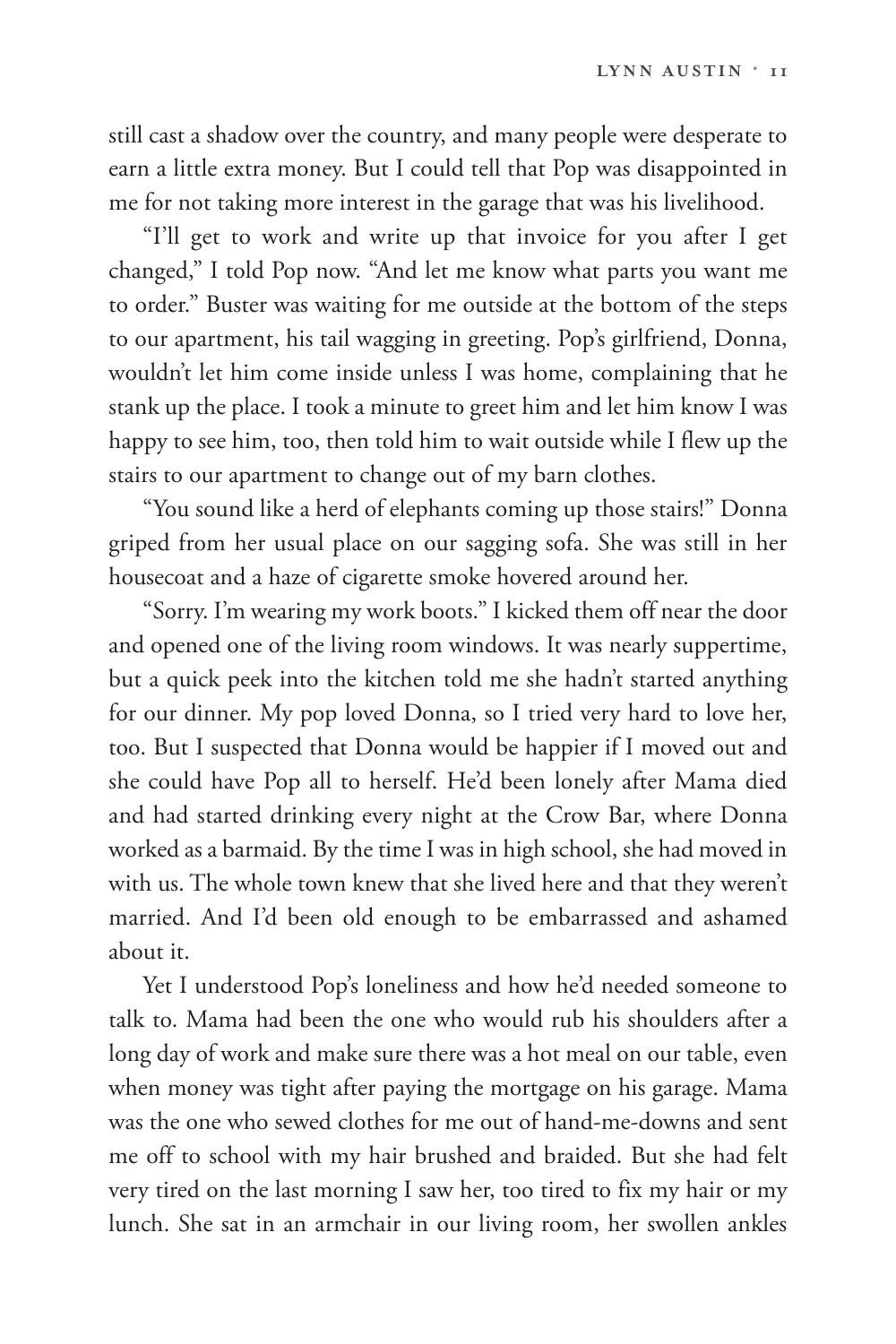propped up on the footstool. "Can you pack your own lunch today like a big girl?" she'd asked.

"Okay, Mama." I smeared jelly on a leftover biscuit and added an apple to my lunch sack. Before I left for school, Mama took my hand and laid it on her stomach to let me feel our baby kicking inside her.

I never saw her again. Pop came upstairs for lunch at noon and found her sprawled on the floor. He carried her to the car and raced to St. Luke's Hospital, but it was too late. Mama and our baby both died a few hours later.

Tomorrow's trip to the veterans' hospital to see Jimmy was still heavy on my mind as I went downstairs to work in Pop's cluttered office. The familiar scents of engine oil and exhaust fumes saturated the space. Buster lay at my feet like my shadow as I wrote up invoices and ordered new fan belts and spark plugs. A few bills needed to be paid, but business at the garage was good, and we had more money coming in than going out. All the while I worked, writing checks and adding numbers on our adding machine, I kept reaching down to scratch behind Buster's ears, and I prayed that the doctors would tell us Jimmy was getting better and that he would be able to come home tomorrow.

Along with Buster, Jimmy had helped fill the hole in my life during those terrible, lonely years after Mama died and everything at home had started falling apart. Jimmy did chores alongside me at the clinic after I started working there, and even though he was four years older than me, he would still take time to say, "How are you doing today, Peggety?" He would always ask me about my day the way Mama used to do.

About a year after Mama died, Jimmy found me slumped in an empty horse stall one day, crying my eyes out. "Hey, hey! What's wrong, Peggety?" he'd asked.

"Nothing . . . nothing." I sniffed and wiped my nose on my sleeve, but when I tried to stand up, he made me sit down again.

"Let's just sit here a minute and you can tell me about it," he'd said. He sank down in the straw beside me and waited. He just waited, as if he had all the time in the world, braiding a few pieces of straw together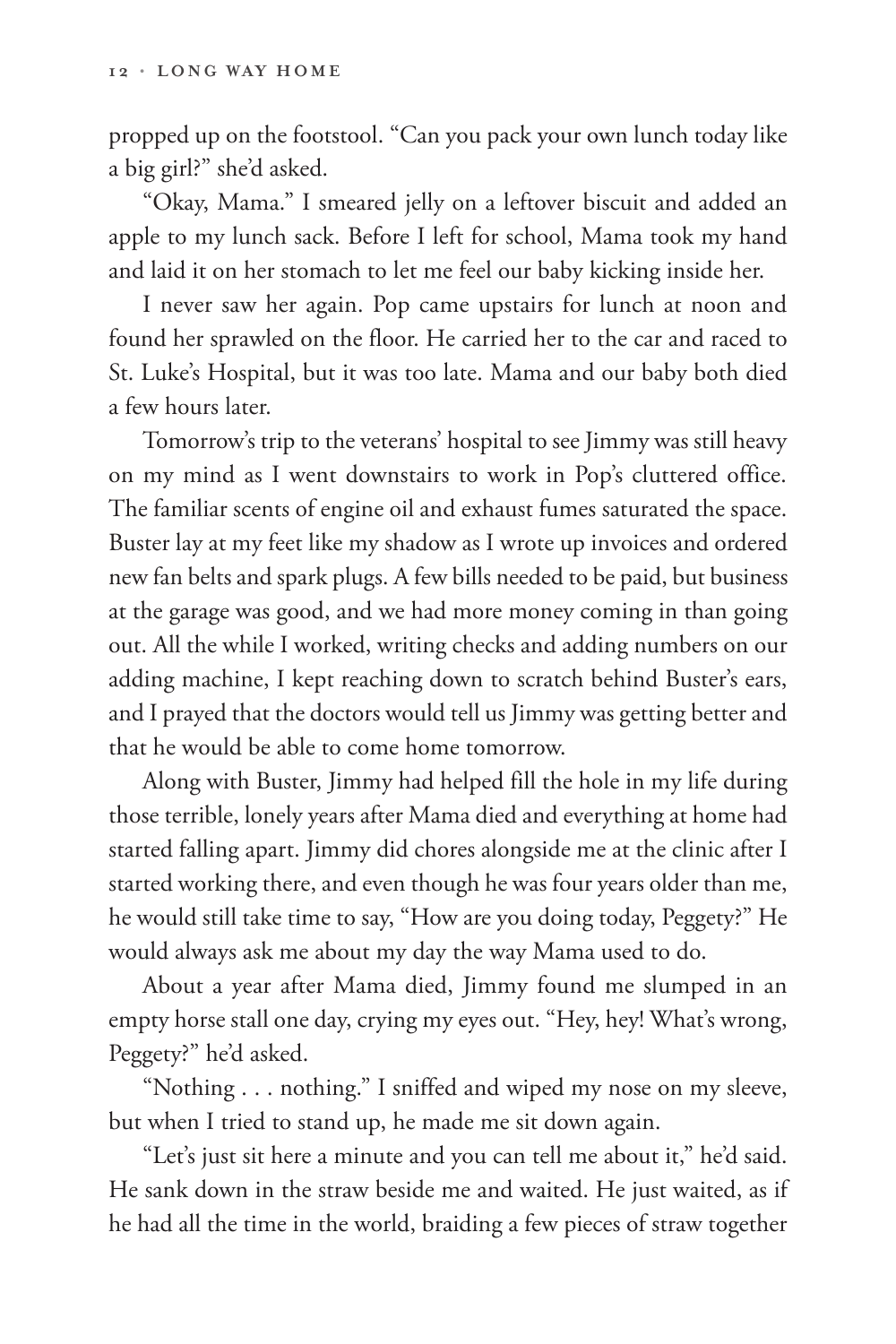while he did. His patience won me over. My story spilled out with my tears.

"Some kids pushed me down in the mud on my way home from school, then they laughed at me. They always make fun of me, saying that I have cooties. Sometimes they call me 'grease monkey,' and they make ape noises at me because of Pop's garage, and because I can never get the grease out from under my fingernails after I help him. But today they made fun of me because of Buster. They called me 'dog girl,' and they howled and barked at me all the way home." I felt beat up all over again as I told Jimmy my story.

"Who are these kids?" he said when I finished. He was roaring mad. "Tell me their names, and I'll take care of them for you." There were too many to name.

"It doesn't matter," I said.

"Of course it matters!"

"Pop says I have to learn to stand up for myself." He'd also said, *"Sticks and stones may break your bones, but names will never hurt you."* But that wasn't true. The names did hurt.

"Those other kids are wrong," Jimmy said. "You're a great kid, Peggety. And Buster is one of the bravest dogs I know." Tears filled my eyes again at his words. "You should tell your teacher about those bullies."

"Okay." I had nodded my head so he would believe that I would do it. But my teacher that year was Miss Hastings, and she looked at me the same way all the kids in my class did. I longed to stand close to her because she smelled nice, the way my mama had. I'd started to forget my mama, and I didn't want to. But whenever I got too close, Miss Hastings would back away a little bit.

I never told her about the bullies, of course. The kids still made fun of me, and Miss Hastings still kept her distance from me. But the fact that Jimmy had cared, that he would have stood up to all those other kids for me, meant everything. *"You're a great kid, Peggety. You're a great kid."* I repeated those words to myself again and again. And I kept the little straw braid he had made to remind me of them.